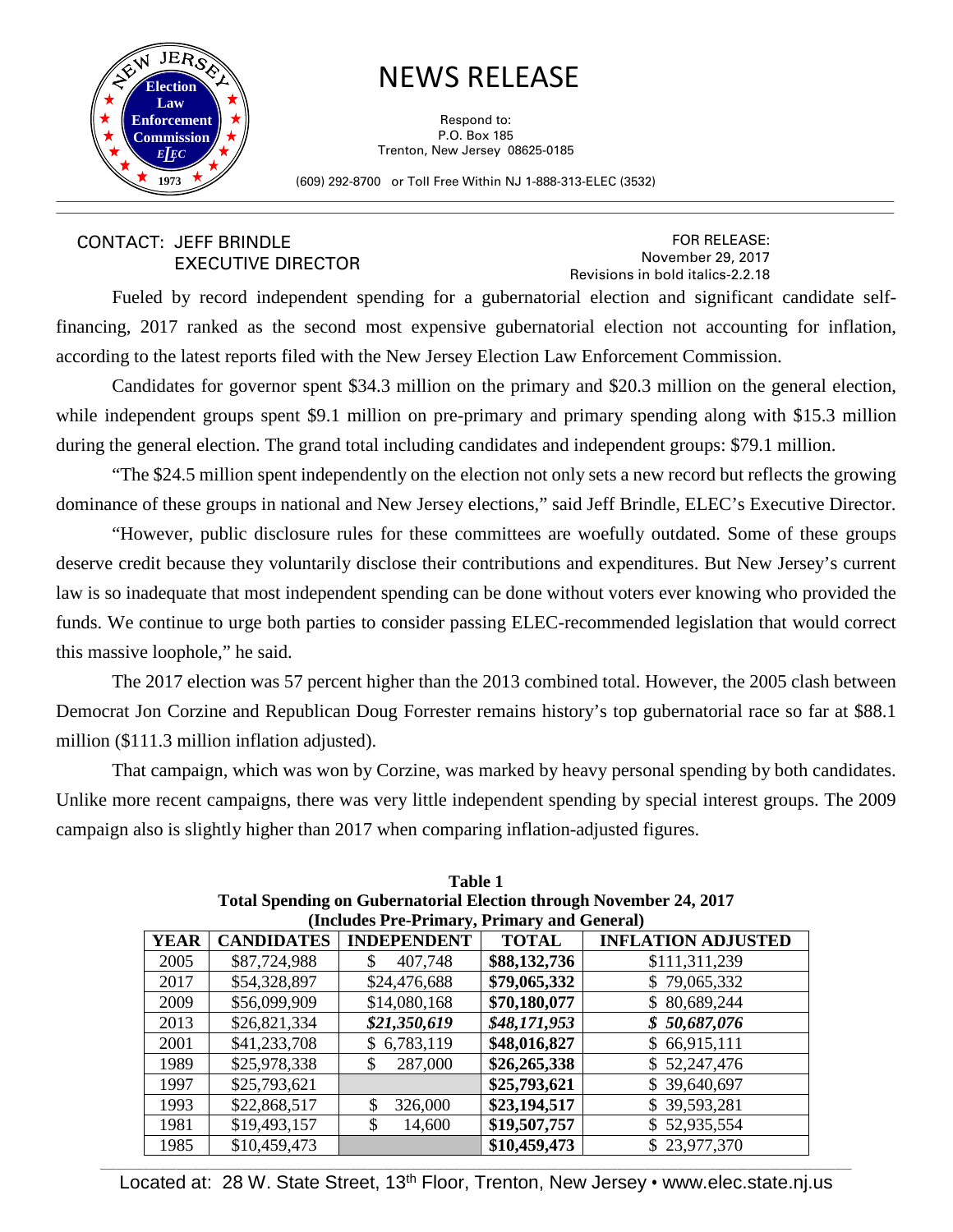Brindle said heavy spending was inevitable this year with Governor Chris Christie not running for reelection. "In addition, the fact that only New Jersey and Virginia had gubernatorial campaigns drew national interest and was reflected in the surge in independent spending."

As he did throughout the campaign, Democratic Governor-Elect Phil Murphy easily eclipsed all challengers during the general election. His \$14.5 million in general election spending was more than twice the six other contestants combined. Ranking second was Republican Lt. Governor Kimberly Guadagno, who spent \$5.6 million.

| General Electron Campaign Finance<br><b>Activity Through November 24, 2017</b> |              |               |                            |                     |  |
|--------------------------------------------------------------------------------|--------------|---------------|----------------------------|---------------------|--|
| <b>CANDIDATE</b>                                                               | <b>PARTY</b> | <b>RAISED</b> | <b>SPENT</b>               | <b>CASH-ON-HAND</b> |  |
| Murphy, Phil                                                                   | Democrat     | \$14,715,173  | 14,517,279<br>$\mathbb{S}$ | 197,895<br>S        |  |
| Guadagno, Kimberly                                                             | Republican   | \$5,748,740   | \$<br>5,616,120            | \$<br>132,621       |  |
| Kaper-Dale, Seth                                                               | Green        | \$<br>104,321 | \$<br>114,221              | \$<br>$-2,701$      |  |
| Genovese, Gina                                                                 |              | \$<br>52,146  | $\mathcal{S}$<br>50,558    | \$<br>$\theta$      |  |
| Rohrman, Peter**                                                               | Libertarian  | \$<br>7,765   | $\mathcal{S}$<br>6,142     | \$<br>1,623         |  |
| Riccardi, Matthew                                                              | Constitution | NA.           | <b>NA</b>                  | <b>NA</b>           |  |
| Ross, Vincent*                                                                 |              | NA            | NA.                        | NA                  |  |
| <b>TOTAL - CANDIDATES</b>                                                      |              | \$20,628,145  | \$20,304,320               | \$<br>329,438       |  |
| Independent Committees - General                                               |              |               | \$15,353,317               |                     |  |
| <b>TOTAL - GENERAL</b>                                                         |              |               | \$35,657,637               |                     |  |
| Primary/Pre-Primary                                                            |              |               |                            |                     |  |
| Candidates                                                                     |              |               | \$34,284,324               |                     |  |
| <b>Independent Committees</b>                                                  |              |               | \$<br>9,123,371            |                     |  |
| TOTAL- PRIMARY/PRE-PRIMARY                                                     |              |               | \$43,407,695               |                     |  |
| <b>TOTAL- ENTIRE ELECTION</b>                                                  |              |               | \$79,065,332               |                     |  |

**Table 2 General Election Campaign Finance**

\*Does not expect to spend more than \$5,100

\*\*From 11-day pre-election report

Murphy also enjoyed the bulk of the support from special interest groups spending independently of the candidates and parties.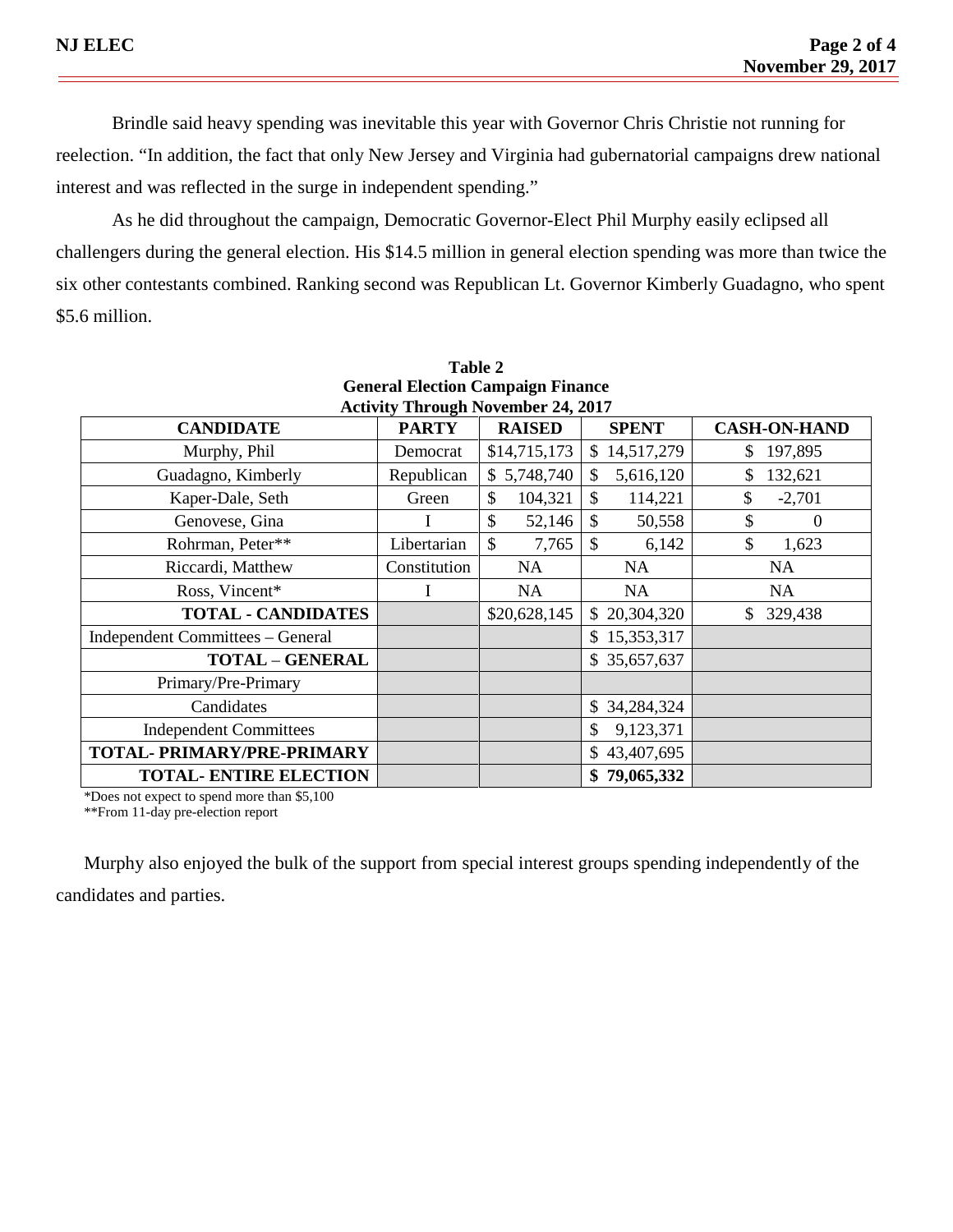| Related to Gubernatorial Campaign<br>(Ranked by Spending) |                                                   |             |              |                                          |  |
|-----------------------------------------------------------|---------------------------------------------------|-------------|--------------|------------------------------------------|--|
| <b>SUPPORTS</b>                                           | <b>INDEPENDENT COMMITTEES</b>                     | <b>NOTE</b> |              |                                          |  |
|                                                           | <b>GENERAL</b>                                    |             |              |                                          |  |
| Murphy, Phil                                              | Committee to Build the Economy                    | \$          | 6,549,875    |                                          |  |
| Murphy, Phil                                              | Our New Jersey (Democratic Governors Association) | \$          | 2,449,330    | Gave \$1 million to Build<br>the Economy |  |
| Guadagno,<br>Kimberly                                     | <b>Republican Governors Association</b>           | \$          | 2,355,445    |                                          |  |
| Murphy, Phil                                              | Growing Economic Opportunities (Laborers)         | \$          | 1,500,000    | Gave to Build the Economy                |  |
| Murphy, Phil                                              | Garden State Forward (NJEA)                       | \$          | 1,500,000    | Gave to Build the Economy                |  |
| Murphy, Phil                                              | Carpenters Fund for Growth and Progress           | \$          | 500,000      | Gave to Build the Economy                |  |
| Murphy, Phil                                              | NJ League of Conservation Voters Victory Fund     | \$          | 241,698      |                                          |  |
| Murphy, Phil                                              | New Start NJ                                      | \$          | 125,842      |                                          |  |
| Murphy, Phil                                              | Planned Parenthood Action Fund of New Jersey      | \$          | 119,472      |                                          |  |
| Murphy, Phil                                              | <b>New Jersey Working Families</b>                | \$          | 11,655       |                                          |  |
|                                                           | <b>TOTAL GENERAL</b>                              |             | \$15,353,317 |                                          |  |
|                                                           | TOTAL- PRIMARY/PRE-PRIMARY                        | \$          | 9,123,371    |                                          |  |
|                                                           | <b>TOTAL - ENTIRE ELECTION</b>                    | \$          | 24,476,688   |                                          |  |

## **Table 3 Spending by Independent Committees Related to Gubernatorial Campaign**

Several candidates this year tapped personal funds for their campaigns. But Murphy towered over all competitors by spending an estimated \$22.5 million from his own pocket, mostly either prior to the primary or during the primary election. He took part in the gubernatorial public financing program for the general election.

The bulk of Murphy's spending, which he did jointly with his wife Tammy, went to his primary campaign- \$16.3 million. He also spent \$6.2 million on two non-profit groups, New Start New Jersey and New Way for New Jersey, mainly before the primary. These groups helped promote his agenda and raised his public profile before the campaign officially began. He and his wife also gave \$4,300 checks to his general election campaign.

While his self-financing total is a huge sum, it ranked seventh among the New Jersey residents who have self-financed all or part of their campaigns.

**Table 4**

| .                                                                |             |                  |               |                           |  |
|------------------------------------------------------------------|-------------|------------------|---------------|---------------------------|--|
| <b>Top Ten New Jersey Candidates Who Self-Financed Campaigns</b> |             |                  |               |                           |  |
| <b>CANDIDATE</b>                                                 | YEAR        | <b>OFFICE</b>    | <b>AMOUNT</b> | <b>INFLATION ADJUSTED</b> |  |
| Corzine, Jon                                                     | <b>2000</b> | <b>US</b> Senate | \$60,198,967  | \$86,230,301              |  |
| Forbes, Steve                                                    | 1996        | President        | \$37,394,000  | \$58,787,229              |  |
| Forbes, Steve                                                    | <b>2000</b> | President        | \$38,675,038  | \$55,398,960              |  |
| Corzine, Jon                                                     | 2005        | Governor         | \$43,135,570  | \$54,480,026              |  |
| Forrester, Doug                                                  | 2005        | Governor         | \$29,927,189  | \$37,797,902              |  |
| Corzine, Jon                                                     | 2009        | Governor         | \$27,460,000  | \$31,572,018              |  |
| <b>Murphy, Phil</b>                                              | 2017        | Governor         | \$22,537,081  | \$22,537,081              |  |
| Lautenberg, Frank                                                | 1982        | <b>US</b> Senate | \$5,100,000   | \$13,036,076              |  |
| Forrester, Doug                                                  | 2002        | <b>US</b> Senate | \$7,485,000   | \$10,262,771              |  |
| MacArthur, Tom                                                   | 2014        | House            | 5,000,000     | \$5,209,664               |  |